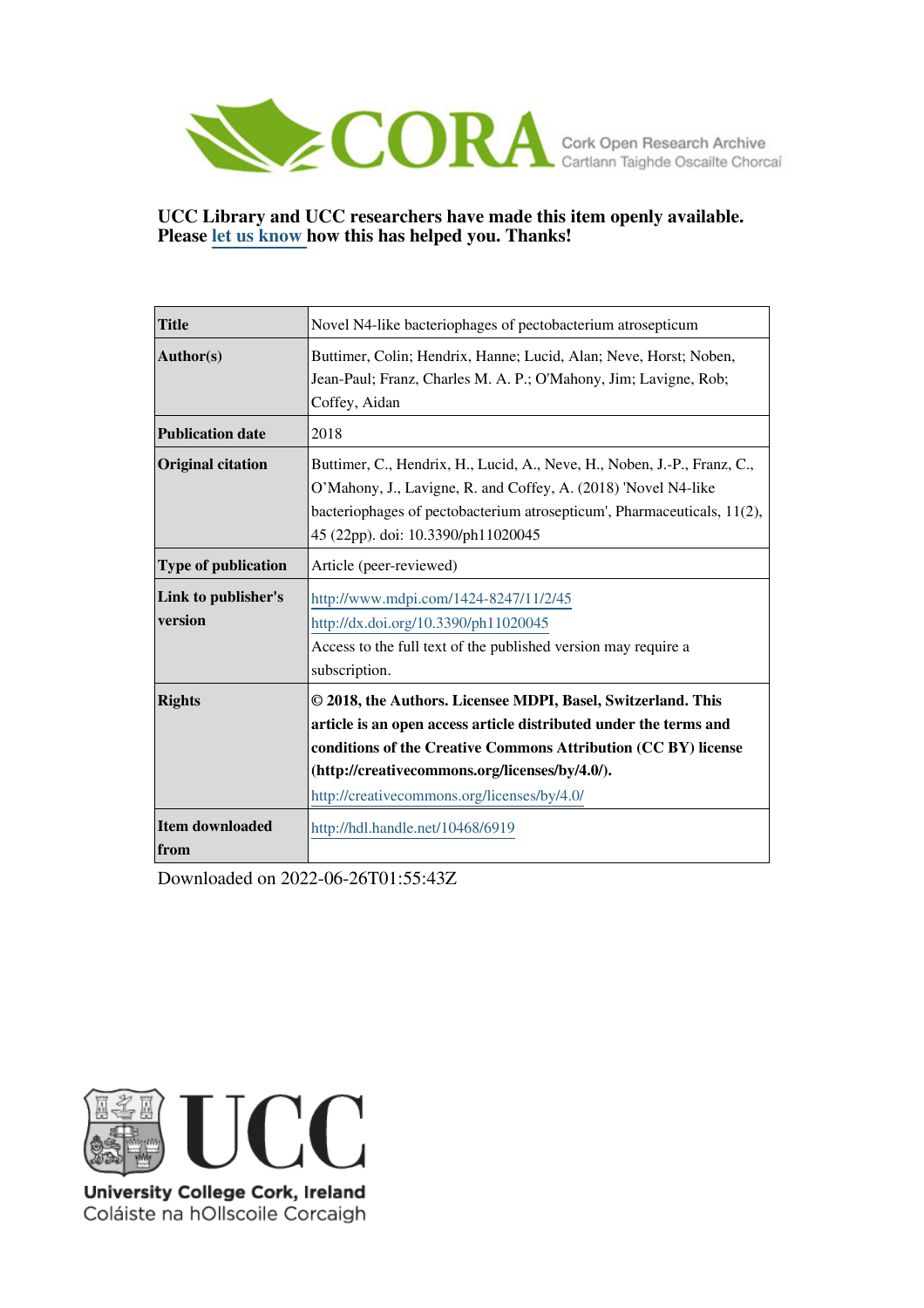Table S1. Bacteria strains used in the Isolation and the testing of host range of *Pectobacterium* phages CB1, CB3 and CB4.

| <b>Bacteria</b>                                        | strain                      | Isolation source                          |  |  |
|--------------------------------------------------------|-----------------------------|-------------------------------------------|--|--|
| Pectobacterium<br>atrosepticum                         | DSMZ 18077 (type<br>strain) | Potato (Solanum tuberosum)                |  |  |
|                                                        | DSMZ 30184                  | Potato (Solanum tuberosum cv. Bodenkraft) |  |  |
|                                                        | DSMZ 30185                  | Potato (Solanum tuberosum)                |  |  |
|                                                        | DSMZ 30186                  | Potato (Solanum tuberosum cv. Maritta)    |  |  |
| Pectobacterium<br>carotovorum<br>subsp.<br>carotovorum | DSMZ 30168 (type<br>strain) | Potato (Solanum tuberosum)                |  |  |
|                                                        | DSMZ 30169                  | Brassica oleracea var. capitata           |  |  |
|                                                        | DSMZ 30170                  | Potato (Solanum tuberosum "Maritta")      |  |  |
| Dickeya<br>chrysanthemi bv<br>chrysanthemi             | LMG 2804 (type strain)      | Chrysanthemum                             |  |  |
| Dickeya<br>dianthicola                                 | <b>PD 482</b>               | Solanum tuberosum cv. Ostara              |  |  |
|                                                        | PD 2174                     |                                           |  |  |
|                                                        | <b>GBBC 1538</b>            |                                           |  |  |
| Dickeya solani                                         | sp. PRI 2222                |                                           |  |  |
|                                                        | LMG 25865                   | Solanum tuberosum cv. Première            |  |  |
|                                                        | <b>GBBC 1502</b>            |                                           |  |  |
|                                                        | GBBC 1586                   |                                           |  |  |